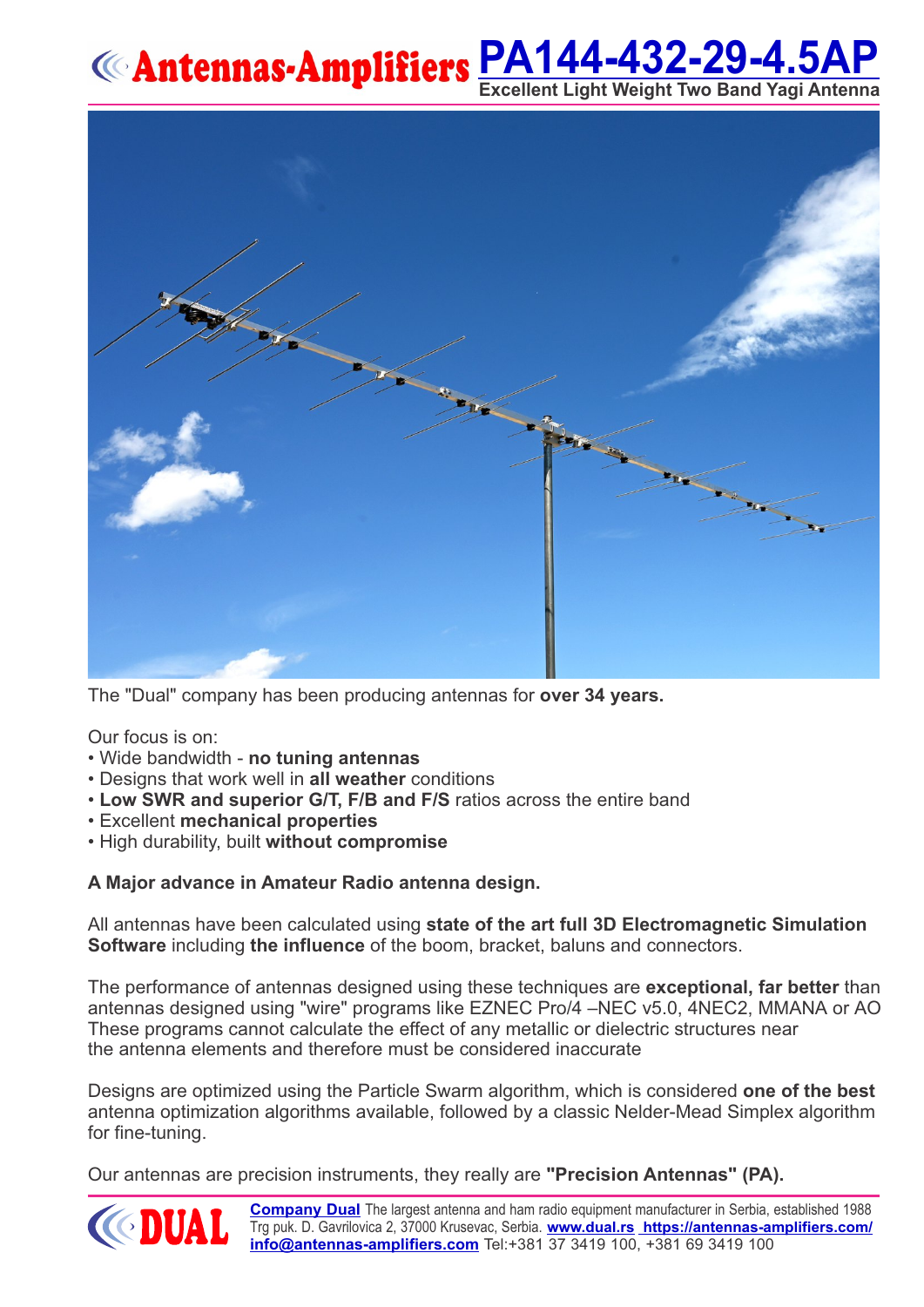# **[PA144-432-29-4.5AP](https://antennas-amplifiers.com/product/dual-band-2m-70cm-antenna/single-connector-dual-band/single-connector-dual-band-2m-70cm-antenna/)**

# **Electrical Specifications 2 m**

| Free Space Forward Gain:<br>13.5 dBi<br>Front to Back Ratio:<br>27 dB<br>$39.8^\circ$<br>3 dB Horizontal Beamwidth:<br><b>Horizontal</b><br>Polarization:<br>Nominal Input Impedance:<br>50 Ohms<br><b>SWR Across Entire Band:</b><br>< 1.2<br><b>1000W</b><br>Maximum Power Input:<br><b>Voltage Balun</b> |  |
|-------------------------------------------------------------------------------------------------------------------------------------------------------------------------------------------------------------------------------------------------------------------------------------------------------------|--|
| <b>Matching Method:</b><br>"N" (Common connector for both bands)<br>Connector:                                                                                                                                                                                                                              |  |

# **Mechanical Specifications 2 m**

| Number of elements:               | 9                                                    |
|-----------------------------------|------------------------------------------------------|
| <b>Element Diameter:</b>          | 8 mm Aluminum tube                                   |
| Dipole Diameter:                  | 8 mm Hard Copper tube plastic coated. Common dipole. |
| Longest element:                  | $1030$ mm                                            |
| <b>Element Mounting Position:</b> | Below othe Boom                                      |
| <b>Balun and Connector:</b>       | <b>Included</b>                                      |

# **Electrical Specifications 70 cm**

| <b>Frequency Range:</b>        | 432 - 434 MHz                         |
|--------------------------------|---------------------------------------|
| Free Space Forward Gain:       | 16.9 dBi                              |
| Front to Back Ratio:           | 28dB                                  |
| 3 dB Horizontal Beamwidth:     | $21.2^{\circ}$                        |
| Polarization:                  | <b>Horizontal</b>                     |
| Nominal Input Impedance:       | 50 Ohms                               |
| <b>SWR Across Entire Band:</b> | < 1.2                                 |
| Maximum Power Input:           | <b>750W</b>                           |
| <b>Matching Method:</b>        | <b>Voltage Balun</b>                  |
| Connector:                     | "N" (Common connector for both bands) |

# **Mechanical Specifications 70 cm**

| Number of elements:               | $20 + 1$                                             |
|-----------------------------------|------------------------------------------------------|
| <b>Element Diameter:</b>          | 4 mm Aluminum rod and 8 mm Aluminum tube             |
| Dipole Diameter:                  | 8 mm Hard Copper tube plastic coated. Common dipole. |
| Longest element:                  | 350 mm                                               |
| <b>Element Mounting Position:</b> | Below the Boom                                       |
| <b>Balun and Connector:</b>       | <b>Included</b>                                      |

# **Common Mechanical Specifications**

| Boom Length:                   | 4.35 m                                 |
|--------------------------------|----------------------------------------|
| Boom Size:                     | Tapered Boom 20x20mm, 30x30mm, 20x20mm |
| Number of Boom Pieces:         | 4                                      |
| Guy rope support:              | No, Strong boom.                       |
| <b>Mounting Mast Diameter:</b> | 43 - 70 mm 1-11/16" - 2-3/4"           |
| <b>Survival Wind Speed:</b>    | 150 km/h                               |
| Wind Load:                     | 0.12m <sup>2</sup>                     |
| <b>Transportation Length:</b>  | 1.2 <sub>m</sub>                       |
| Net Weight:                    | 4.6 kg                                 |
| <b>Gross Weight:</b>           | 5.6 kg                                 |



**[Company Dual](https://antennas-amplifiers.com/contact-us/)** The largest antenna and ham radio equipment [m](http://www.dual.rs)anufacturer in Serbia, established 1988 Trg puk. D. Gavrilovica 2, 37000 Krusevac, Serbia. **[www.dual.rs](http://www.dual.rs) [https://antennas-amplifiers.com](https://antennas-amplifiers.com/)/ [info@antennas-amplifiers.com](mailto:info@antennas-amplifiers.com)** Tel:+381 37 3419 100, +381 69 3419 100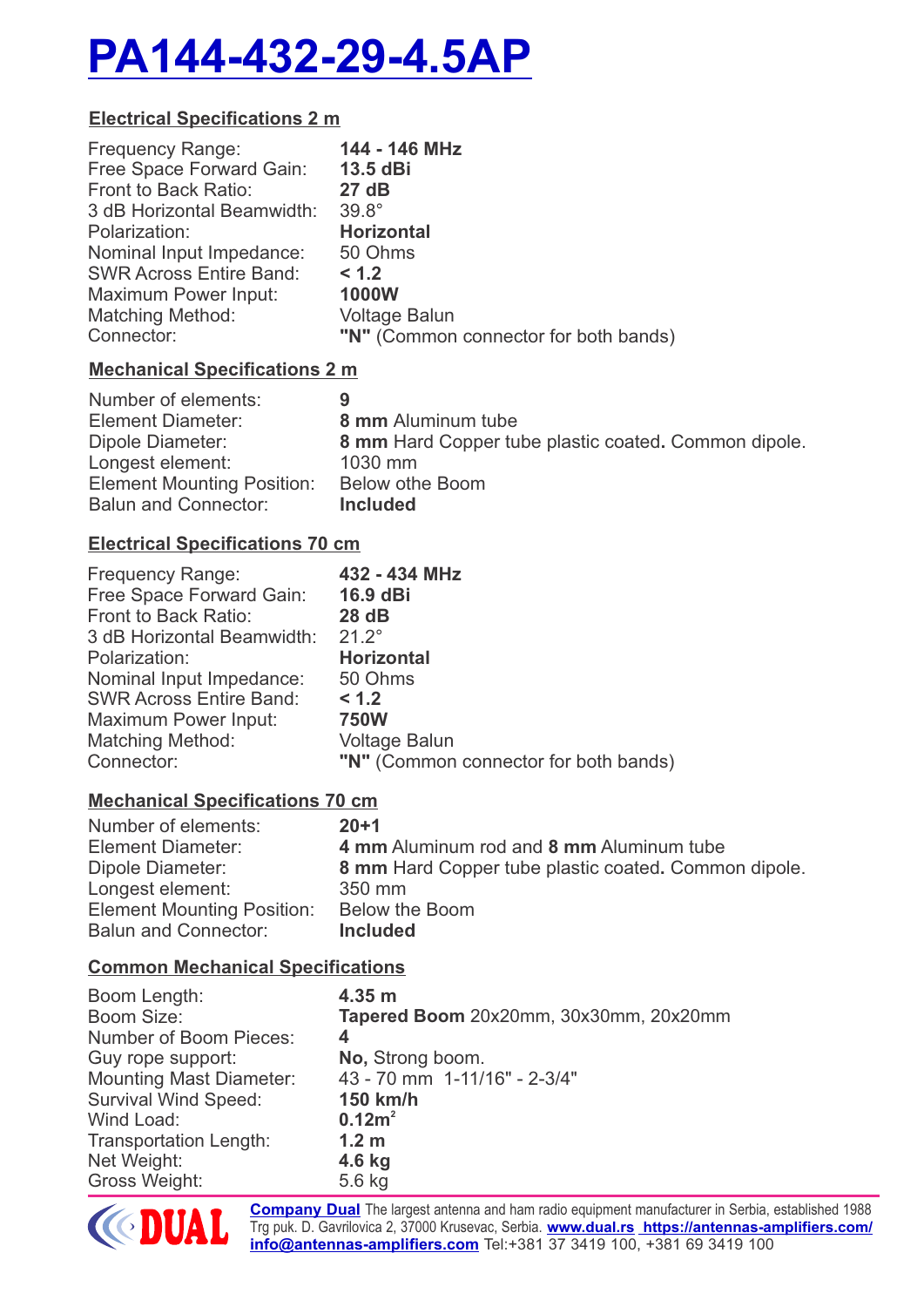

## **Horizontal Stacking Distance 2500 mm**

Two Antennas Gain on 2 m **16.1 dBi** (+2.6 dB) Two Antennas Gain on 70 cm **20 dBi** (+3.1 dB)

#### **Vertical Stacking Distance 2300 mm**

Two Antennas Gain on 2 m **16.1 dBi** (+2.6 dB) Two Antennas Gain on 70 cm **20 dBi** (+3.1 dB)

## **Four Antennas in "H" configuration 2500 x 2300 mm**

Gain on 2 m **18.7 dBi** (+5.2 dB) Gain on 70 cm **23.1 dBi** (+6.2 dB)

### **Radiation Patterns:**



#### **Assembly instruction**

#### **Join the boom.**



2 m Azimuth Radiation Pattern 70 cm Azimuth Radiation Pattern



Put the boom on the flat surface. Because of length you should tighten screws lightly for the first moment. Then look along the boom to see if any distortion occurs. When you are satisfied tighten firmly. Before tightening all screws, apply thread lock like Loctite 243 or Permatex Threadlocker BLUE.



**[Company Dual](https://antennas-amplifiers.com/contact-us/)** The largest antenna and ham radio equipment [m](http://www.dual.rs)anufacturer in Serbia, established 1988 Trg puk. D. Gavrilovica 2, 37000 Krusevac, Serbia. **[www.dual.rs](http://www.dual.rs) [https://antennas-amplifiers.com](https://antennas-amplifiers.com/)/ [info@antennas-amplifiers.com](mailto:info@antennas-amplifiers.com)** Tel:+381 37 3419 100, +381 69 3419 100